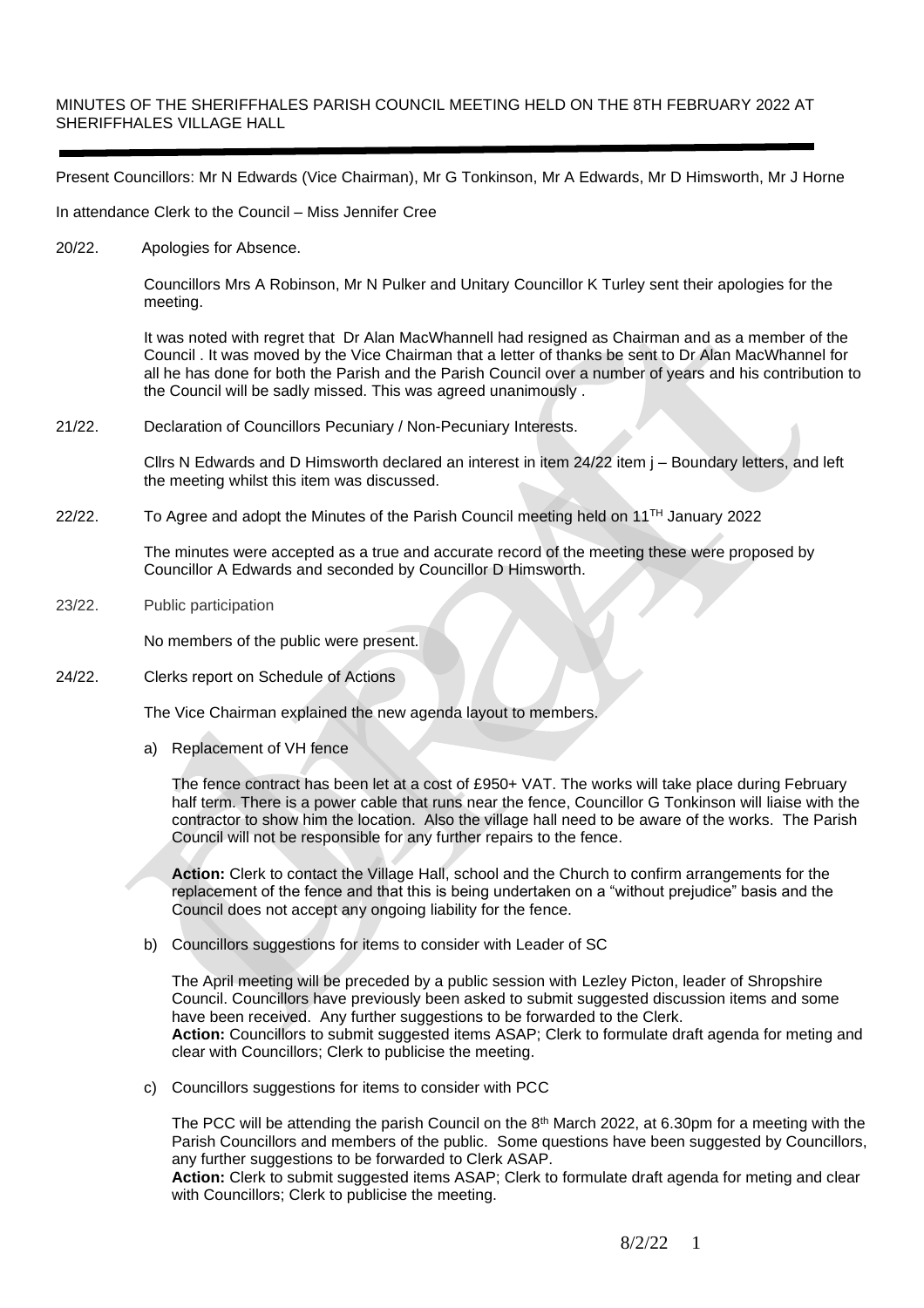d) Delivery of Woodcote Quarry planning / highway requirements

No further update received. The Chairman reported that we have 2 options to reenergise the outstanding issues or remove this item from the agenda.

e) Drainage works to Kettlemore Lane and Marsh Road/ Lane

No further update received.

It was proposed by Councillor J Horne, seconded by Councillor A Edwards to remove items d and e off the agenda. On a vote this was carried.

f) Traffic management across the Parish

No further update received. This was noted.

g) Relocation of 20s plenty school signage

Clerk has written to Shropshire Highways to request the signs are moved to better locations. This was noted.

h) Traffic lights at Crackley Bank junction

No further update has been received.

It was proposed by Councillor J Horne and seconded by Councillor A Edwards to invite Gemma Lawley to the May Parish Council meeting to discuss this matter further and any other Highways issues.

Action: Clerk to invite Gemma Lawley.

i) Smart-water Pack distribution

Several more packs have been sent out following requests from residents. The Crime Prevention Officer has offered to take packs round to houses in the middle of the village and register them on his smart phone, but he will only cover the centre of the Parish. This was noted.

It was proposed by Councillor J Horne and seconded by Councillor A Edwards to distribute the Smart-water packs to the remaining addresses in the post, with a covering letter to ask that they send their details for the Clerk to register the packs on their behalf before use. **Action:** Clerk to send remaining packs out.

j) Boundary letters re playing field

Councillors D Himsworth and N Edwards left the meeting for this item.

The letter proposed to send to the houses bordering the playing fields was attached to the agenda papers. It was proposed by Councillor J Horne and seconded by Cllr A Edwards that the letter and a copy of the new boundary map is sent to the relevant properties. **Action:** Clerk to send letters.

Councillors D Himsworth and N Edwards returned to the meeting.

k) Repair works to play equipment

The breakdown of the repairs to the Play area equipment is £621, It was proposed by Councillor J Horne and seconded by Councillor A Edwards to authorise the repairs to the equipment as soon as possible. On a vote this was carried. In addition the contractor be asked to including a residual weedkiller product to the proposed Roundup spray. **Action:** Clerk to organise repairs

l) Planning enforcement cases ( access to Burlington Hall / untidy building site at former teds farm site etc etc )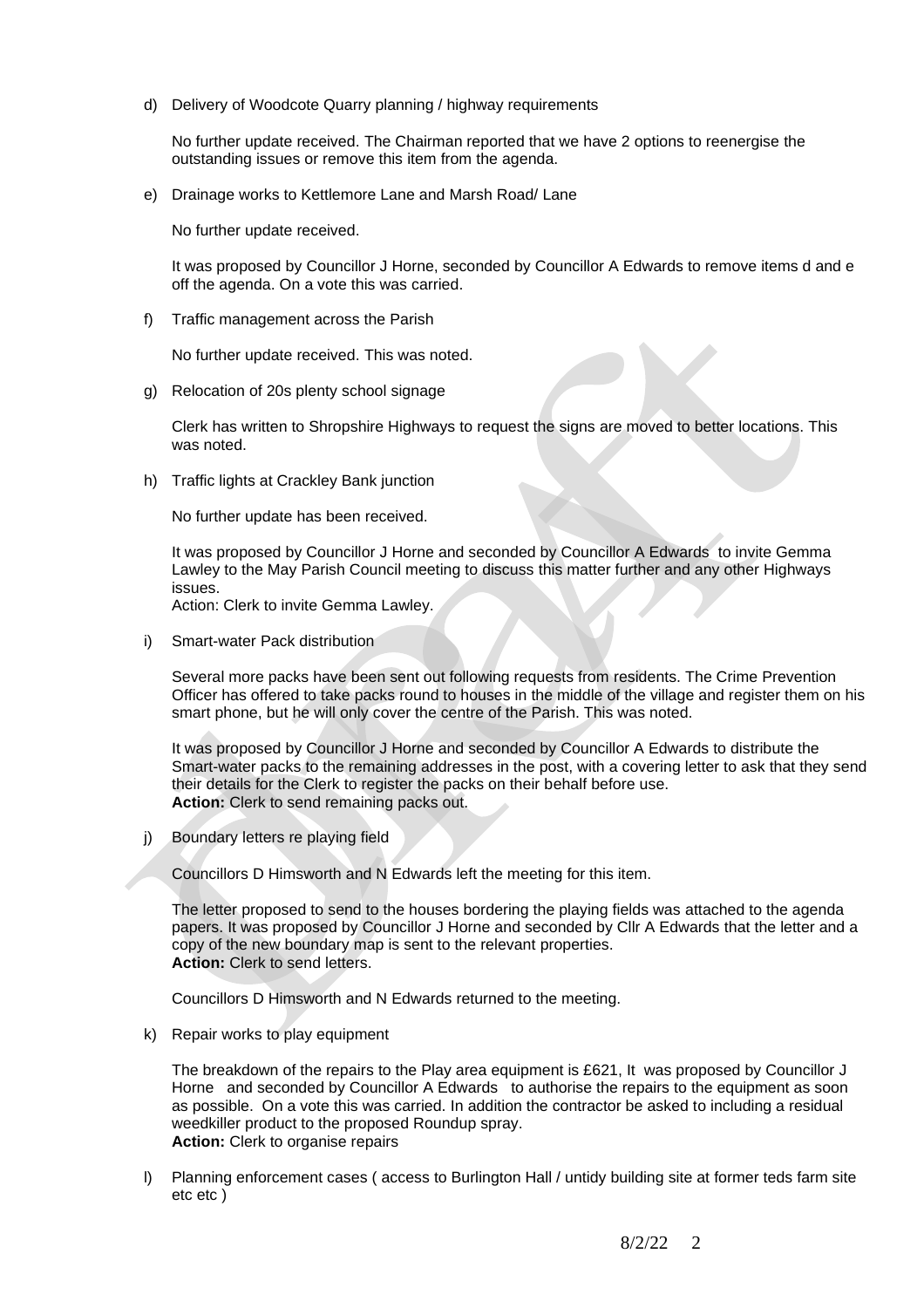The Enforcement cases as detailed on the agenda papers were noted. An update was received in relation to the Countess Arms from Shropshire Council. This was noted.

m) Developing partnership working with neighbouring councils

The Clerk distributed information from SALC relating to best practice in relation to this item. Members shared ideas on what areas could be useful to work with other Parishes on. It was agreed to note this at this time and in the future when we have an issue that we could engage with other local authorities we will discuss it again. Councillor D Himsworth proposed and seconded by Councillor A Edwards to note this for the future and revisit in 6 months time. This was agreed.

n) Correspondence relating to planning applications

The correspondence relating to the change of use of an Agricultural Building to Commercial application 21/03700/FUL, was noted.

o) PROW Update on issues with local paths

Shropshire ROW Mapping and Enforcement Manager, has confirmed the issues relating to the paths and is in the process of trying to get the stile repaired and deal with the other issue of the Bull in the Field. She has stated that they have a back log of work due to the Pandemic and she will get back to the Parish as soon as practicable with an update. This was noted.

25/22. Unitary Councillor feedback and questions

Councillor K Turley was not in attendance.

26/22. Proposed way forward on QPJ celebrations and discuss setting and distribution of a budget for the events

> The Clerk has contact Shifnal Council to see if the Gazebos may be available, and they are currently checking to see if they are ok and will let the Parish Know.

There is a summary on the agenda papers of communications between the Vice Chairman and Mrs Pippa Hodgetts, it was agreed that Councillor Alan Edwards will be the link from the Council to the newly formed group to discuss the Queens celebrations. The group is meeting on Friday 18<sup>th</sup> and they are preparing a programme of events.

The school has no plans at the present time, they are working on what they will be doing.

Councillor N Edwards proposed that we formally agree a budget of £1000 and give delegated authority for Councillor Alan J Edwards, one other Councillor and the Clerk to authorise phased payments to the Community Group based on the acceptance of the proposals submitted. Councillor j Horne seconded the motion. On a vote this was agreed.

27/22. Planning applications received and Decisions made by Shropshire Council

## **Applications received:-**

22/00077/FUL Annexe, Heath Hill Farm, Heath Hill, Sheriffhales, Change of use from commercial use and conversion to habitable, to provide an enlarged annex

**No Objection**

22/00238/TPO Manor Lodge, Sheriffhales To fell to ground level one Lime tree protected by The Salop County Council (Sheriffhales) Tree Preservation Order 1954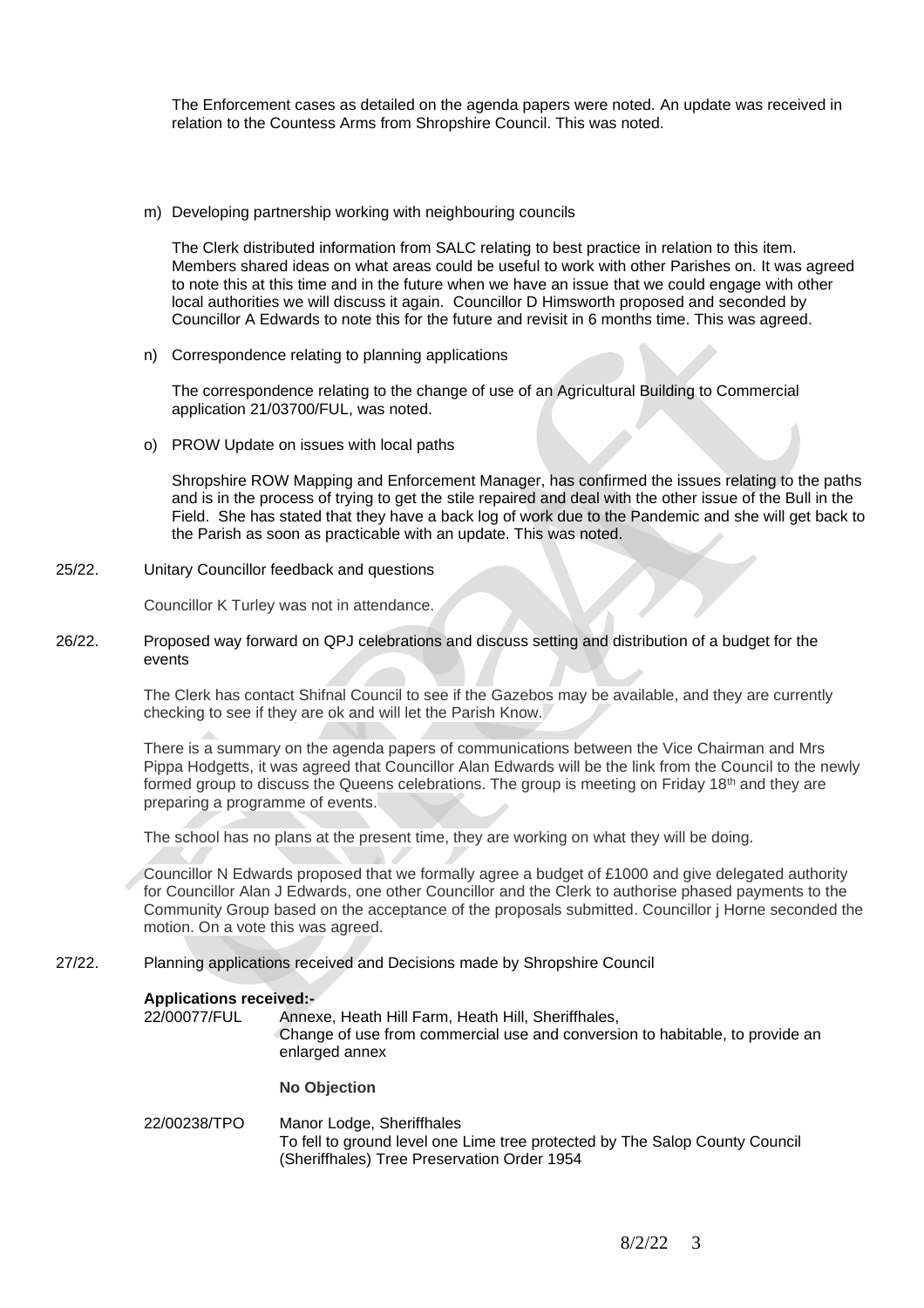**No objection to this application, but the Council would like Shropshire Council to develop a policy whereby when trees are removed they are replaced with a new tree in a suitable location.**

## **Decisions received**

| 21/03700/FUL | Burlington Farm, Burlington, Sheriffhales, Shifnal, Shropshire, TF11 8JE<br>Change of use of agricultural building to commercial storage and distribution unit (B8)<br>Storage and Distribution) to include creation of hard standing and erection of security<br>fencing and electric gates |
|--------------|----------------------------------------------------------------------------------------------------------------------------------------------------------------------------------------------------------------------------------------------------------------------------------------------|
| 21/03957/FUL | Decision: Refuse<br>St Mary's Church, Sheriffhales, Shropshire<br>Change of use of land to burial ground.<br>Decision: Withdrawn                                                                                                                                                             |

28/22. Accounts for payment and accounts up to 31st December 2021

The accounts as set out as appendix 1 to these minutes. Cllr j Horne Cllr A Edwards These were agreed and noted.

29/22. To discuss the Celebrating Sheriffhales Day details and date of the event

The Clerk to find details and report it directly to members.

30/22. What does Sheriffhales Parish Council need to achieve in the 2022 - 2023 Fiscal Year, to enhance the lives of ALL PARISHIONERS, so that if they were asked the Council would be rated excellent?

> It was proposed by Councillor N Edwards that we combine this item on the "outstanding agenda items" scheduled to be discussed at a workshop that considers future SPC priorities and arrangements for the Councils Leadership, management and delivery arrangements. **Action:** Clerk to book Beasley Rooms.

31/22. Future Agenda items

Developing a Parish approach to PROW Proposals for a 20s Plenty Scheme Appointment of new Chairman To agree who will take over operational duties undertaken by Cllr MacWhannell – opening gates, noticeboards, defib.

32/22. Dates and Times of future meetings .

8 th March 2022 (PCC attending a public meeting at 6.30 – 7.15pm) 12th April PC/APM (Lezley Picton attending public meeting 6.30-7.15pm) 10th May 2022 AGM (Gemma Lawley invite)

Meeting closed at 8.30pm.